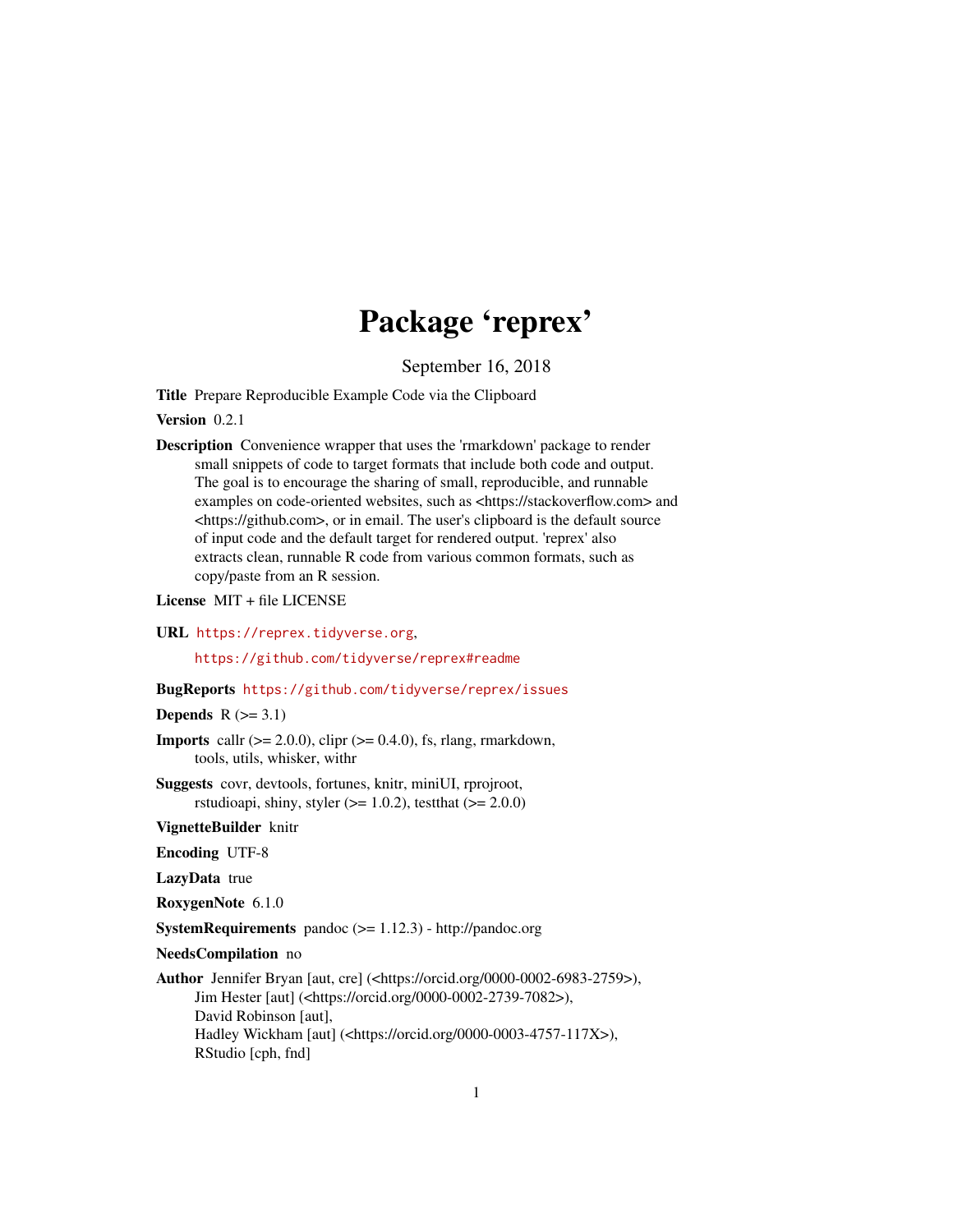<span id="page-1-0"></span>Maintainer Jennifer Bryan <jenny@rstudio.com> Repository CRAN Date/Publication 2018-09-16 04:30:09 UTC

### R topics documented:

#### **Index** [11](#page-10-0)

<span id="page-1-1"></span>

opt *Consult an option, then default*

#### Description

Arguments that appear like so in the usage:

```
f(\ldots, \text{arg} = \text{opt}(\text{DEFAULT}), \ldots)
```
get their value according to this logic:

```
user-specified value or, if not given,
  getOption("reprex.arg") or if does not exist,
    DEFAULT
```
It's shorthand for:

```
f(\ldots, \text{arg} = \text{getOption("represent}, \text{DFAULT}), \ldots)
```
This is not an exported function and should not be called directly.

#### Details

Many of the arguments of [reprex\(\)](#page-2-1) use  $opt()$ . If you don't like the official defaults, override them in your .Rprofile. Here's an example for someone who dislikes the "Created by ..." string, always wants session info, prefers to restyle their code, uses a winky face comment string, and likes the tidyverse startup message.

```
options(
  reprex.advertise = FALSE,
  reprev.isi = TRUE,reprex.style = TRUE,
  reprex.comment = "#; -)",
  reprex.tidyverse_quiet = FALSE
)
```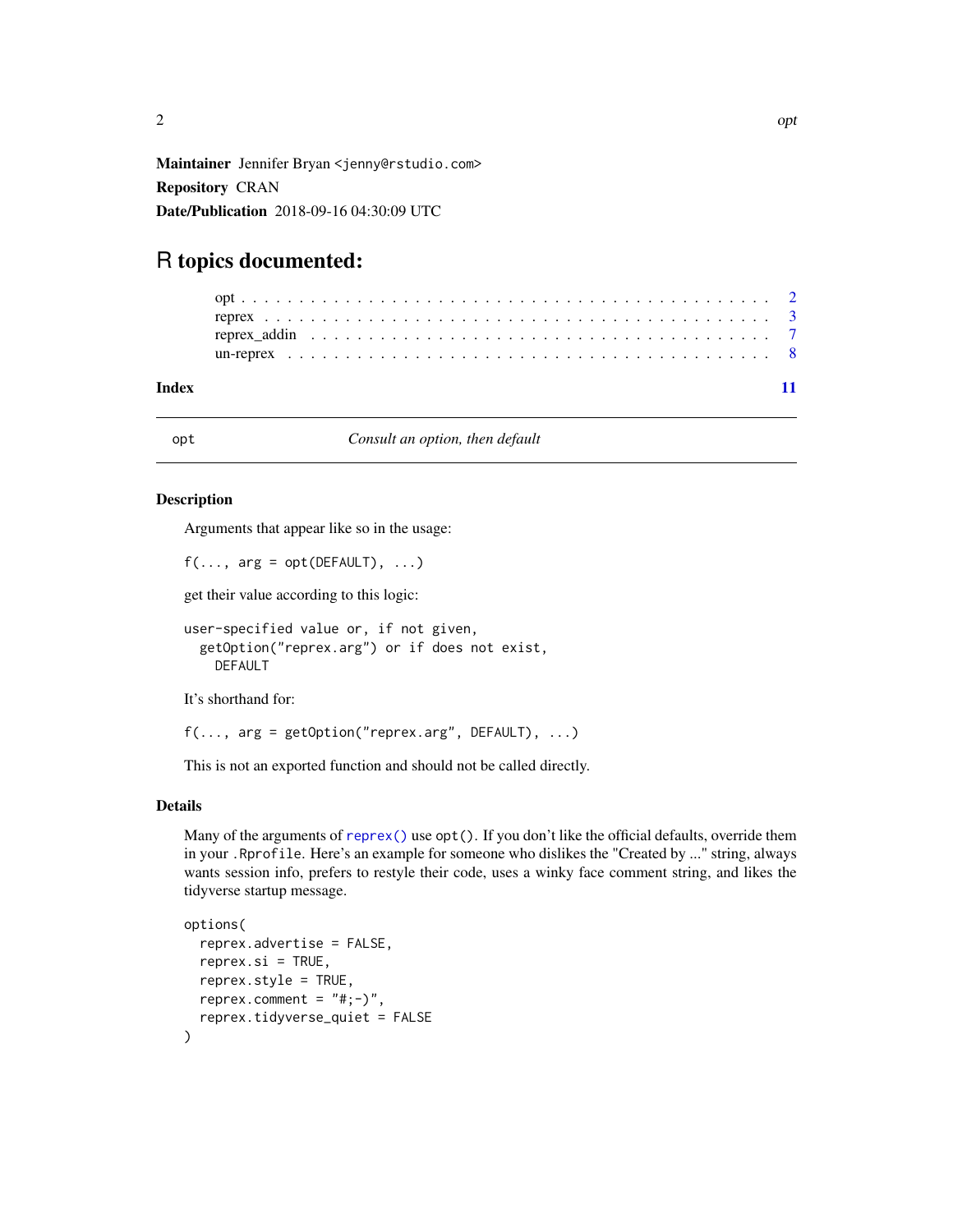<span id="page-2-1"></span><span id="page-2-0"></span>

#### Description

Run a bit of R code using [rmarkdown::render\(\)](#page-0-0) and write the rendered result to user's clipboard. The goal is to make it easy to share a small reproducible example ("reprex"), e.g., in a GitHub issue. Reprex source can be

- read from clipboard
- read from current selection or active document in RStudio (with [reprex\\_addin\(\)](#page-6-1))
- provided directly as expression, character vector, or string
- read from file

reprex can also be used for syntax highlighting (with or without rendering); see below for more.

#### Usage

```
represent(x = NULL, input = NULL, outline = NULL, venne = c("gh","so", "ds", "r", "rtf"), render = TRUE, advertise = NULL,
  si = opt(FALSE), style = opt(FALSE), show = opt(TRUE),
  comment = opt("#>"), tidyverse_quiet = opt(TRUE),
  std_out_err = opt(FALSE))
```
#### Arguments

| x       | An expression. If not given, reprex() looks for code in input or on the clip-<br>board, in that order.                                                                                                                                                                                                                                                                                                                                                                        |
|---------|-------------------------------------------------------------------------------------------------------------------------------------------------------------------------------------------------------------------------------------------------------------------------------------------------------------------------------------------------------------------------------------------------------------------------------------------------------------------------------|
| input   | Character. If has length one and lacks a terminating newline, interpreted as the<br>path to a file containing reprex code. Otherwise, assumed to hold reprex code as<br>character vector.                                                                                                                                                                                                                                                                                     |
| outfile | Optional basename for output files. When NULL (default), reprex writes to temp<br>files below the session temp directory. If outfile $=$ "foo", expect output<br>files in current working directory, like foo_reprex.R, foo_reprex.md, and,<br>if venue = $"r",$ foo_rendered.R. If outfile = NA, expect output files in<br>a location and with basename derived from input, if sensible, or in current<br>working directory with basename derived from tempfile() otherwise. |
| venue   | Character. Must be one of the following (case insensitive):<br>• "gh" for GitHub-Flavored Markdown, the default<br>• "so" for Stack Overflow Markdown<br>• "ds" for Discourse, e.g., community.rstudio.com. Note: this is currently<br>just an alias for "gh"!<br>• "r" for a runnable R script, with commented output interleaved                                                                                                                                            |
|         | • "rtf" for Rich Text Format (not supported for un-reprexing)                                                                                                                                                                                                                                                                                                                                                                                                                 |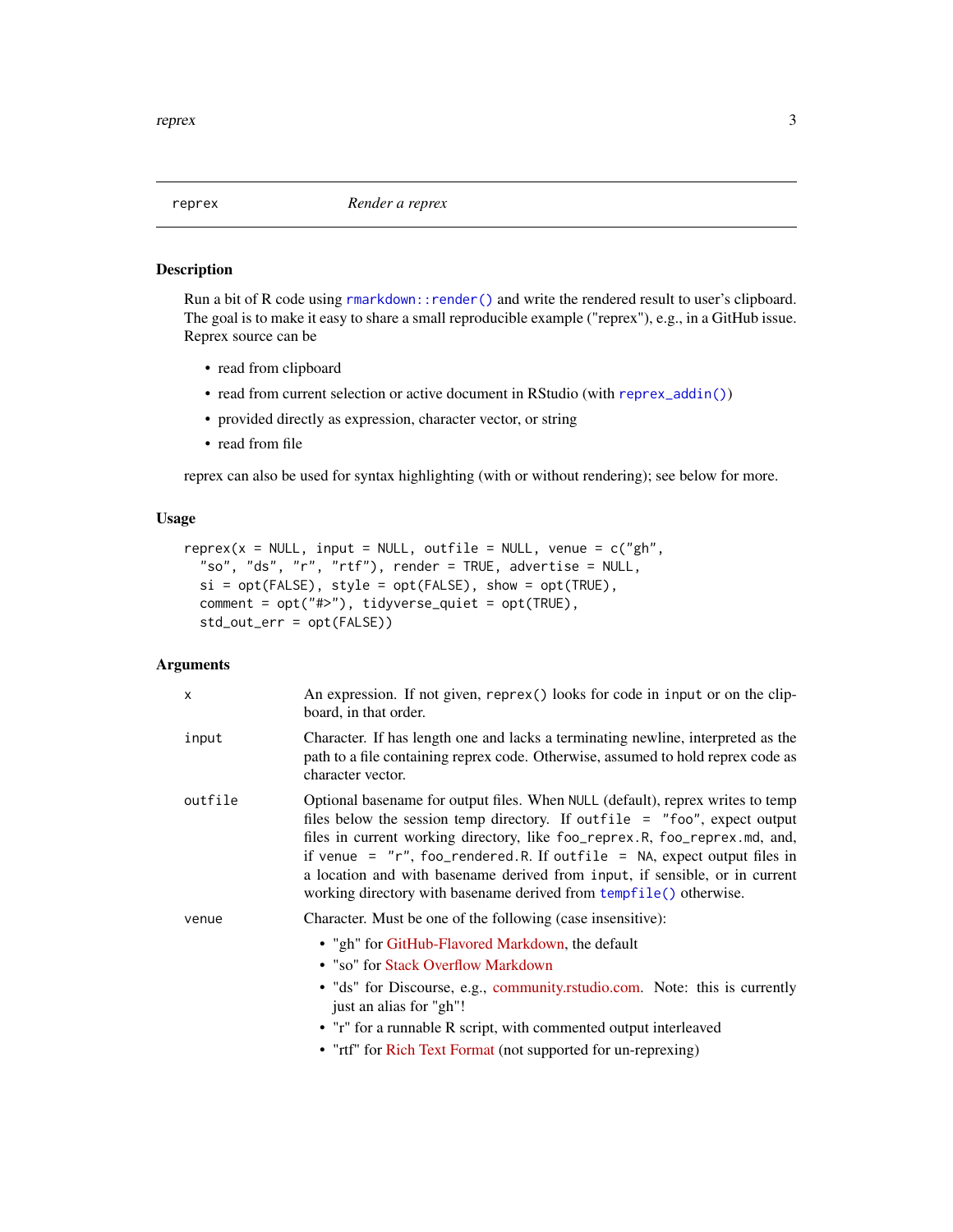<span id="page-3-0"></span>

| render          | Logical. Whether to call rmarkdown::render() on the templated reprex, i.e.<br>whether to actually run the code. Defaults to TRUE. Exists primarily for the sake<br>of internal testing.                                                                                                                                                                                                                                                                                              |
|-----------------|--------------------------------------------------------------------------------------------------------------------------------------------------------------------------------------------------------------------------------------------------------------------------------------------------------------------------------------------------------------------------------------------------------------------------------------------------------------------------------------|
| advertise       | Logical. Whether to include a footer that describes when and how the reprex<br>was created. If unspecified, the option reprex. advertise is consulted and, if<br>that is not defined, default is TRUE for venues "gh", "so", "ds", and FALSE for<br>$"r"$ and $"rtf".$                                                                                                                                                                                                               |
| si              | Logical. Whether to include devtools::session_info(), if available, or sessionInfo()<br>at the end of the reprex. When venue is "gh" or "ds", the session info is wrapped<br>in a collapsible details tag. Read more about opt().                                                                                                                                                                                                                                                    |
| style           | Logical. Whether to style code with styler::style_text(). Read more about<br>$opt()$ .                                                                                                                                                                                                                                                                                                                                                                                               |
| show            | Logical. Whether to show rendered output in a viewer (RStudio or browser).<br>Read more about $opt()$ .                                                                                                                                                                                                                                                                                                                                                                              |
| comment         | Character. Prefix with which to comment out output, defaults to "#>". Read<br>more about $opt()$ .                                                                                                                                                                                                                                                                                                                                                                                   |
| tidyverse_quiet |                                                                                                                                                                                                                                                                                                                                                                                                                                                                                      |
|                 | Logical. Sets the option tidyverse.quiet, which suppresses (TRUE, the de-<br>fault) or includes (FALSE) the startup message for the tidyverse package. Read<br>more about opt().                                                                                                                                                                                                                                                                                                     |
| std_out_err     | Logical. Whether to append a section for output sent to stdout and stderr by the<br>reprex rendering process. This can be necessary to reveal output if the reprex<br>spawns child processes or system() calls. Note this cannot be properly inter-<br>leaved with output from the main R process, nor is there any guarantee that the<br>lines from standard output and standard error are in correct chronological order.<br>See callr:: r_safe() for more. Read more about opt(). |
|                 |                                                                                                                                                                                                                                                                                                                                                                                                                                                                                      |

#### Value

Character vector of rendered reprex, invisibly.

#### Details

The usual "code + commented output" is returned invisibly, put on the clipboard, and written to file. An HTML preview displays in RStudio's Viewer pane, if available, or in the default browser, otherwise. Leading "> " prompts, are stripped from the input code. Read more at [https://](https://reprex.tidyverse.org/) [reprex.tidyverse.org/](https://reprex.tidyverse.org/).

reprex sets specific [knitr options:](http://yihui.name/knitr/options/)

- Chunk options default to collapse = TRUE, comment = "#>", error = TRUE. Note that error = TRUE, because a common use case is bug reporting.
- reprex also sets knitr's upload.fun. It defaults to [knitr::imgur\\_upload\(\)](#page-0-0) so figures produced by the reprex appear properly on GitHub, Stack Overflow, or Discourse. Note that this function requires the packages httr  $\&$  xml2 or RCurl  $\&$  XML, depending on your knitr version. When venue =  $"r"$ , upload. fun is set to identity, so that figures remain local. In that case, you may also want to set outfile. You can supplement or override these options with special comments in your code (see examples).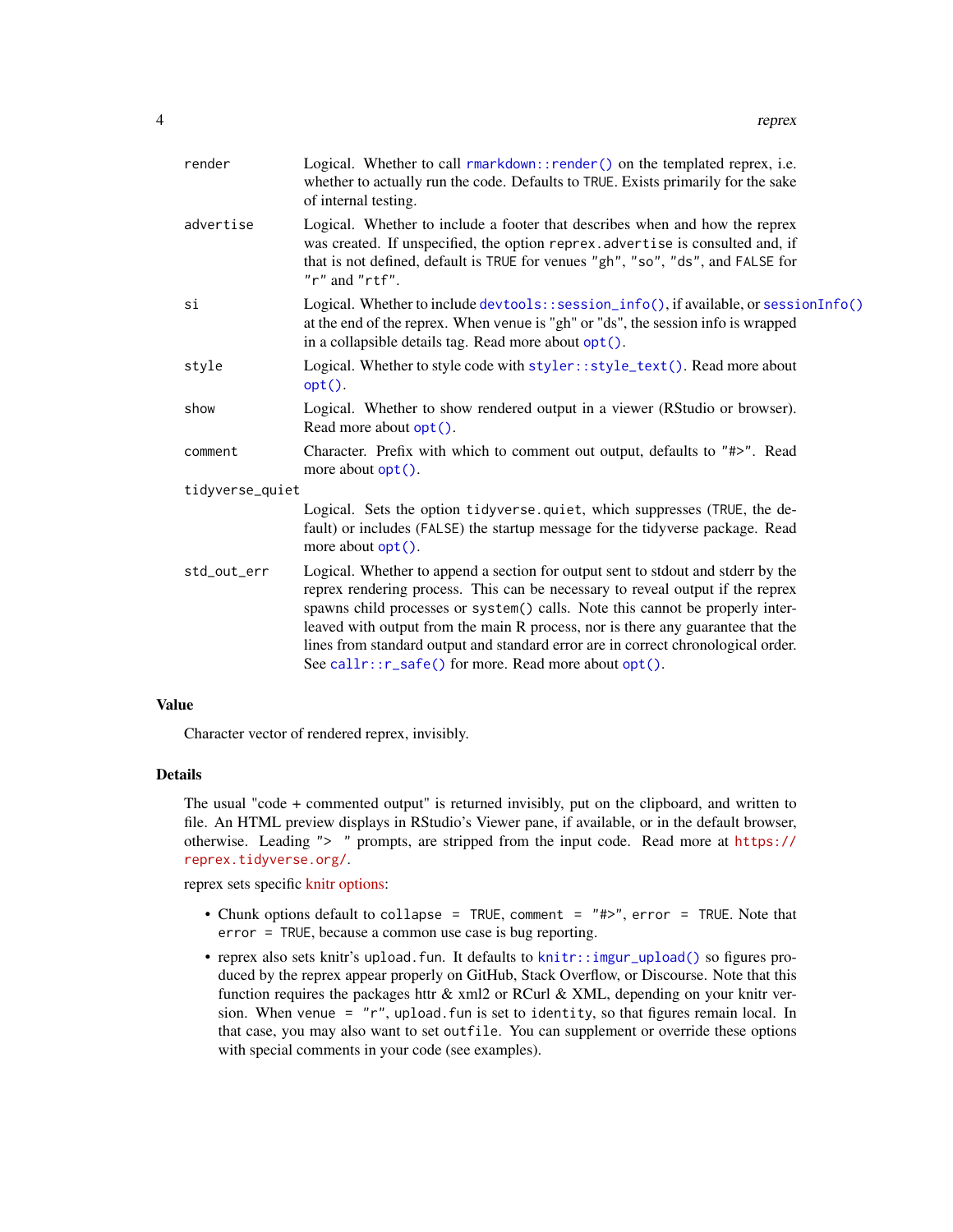#### reprex 5

#### Syntax highlighting

A secondary use case for reprex is to produce syntax highlighted code snippets, with or without rendering, to paste into presentation software, such as Keynote or PowerPoint. Use venue = "rtf".

This feature is experimental and currently rather limited. It probably only works on macOS and requires the installation of the [highlight](http://www.andre-simon.de/doku/highlight/en/highlight.php) command line tool, which can be installed via [homebrew.](http://brewformulas.org/Highlight) This venue is discussed in [an article](https://reprex.tidyverse.org/articles/articles/rtf.html)

#### Examples

```
## Not run:
# put some code like this on the clipboard
# (y \le -1:4)# mean(y)
reprex()
# provide code as an expression
reprev(rbinom(3, size = 10, prob = 0.5))reprev({y \leftarrow 1:4; mean(y)})reprev({y \leq 1:4; mean(y)}, style = TRUE)
# note that you can include newlines in those brackets
# in fact, that is often a good idea
reprex({
 x \le -1:4y \le -2:5x + y})
## provide code via character vector
reprex(input = c("x \le -1:4", "y \le -2:5", "x + y"))
## if just one line, terminate with '\n'
reprev(input = "rnorm(3)\n\cdot\n## customize the output comment prefix
reprex(rbinom(3, size = 10, prob = 0.5), comment = "#; -)")
# override a default chunk option
reprex({
 #+ setup, include = FALSE
 knitr::opts_chunk$set(collapse = FALSE)
 #+ actual-reprex-code
 (y \le -1:4)median(y)
})
# add prose, use general markdown formatting
reprex({
 #' # A Big Heading
 #'
```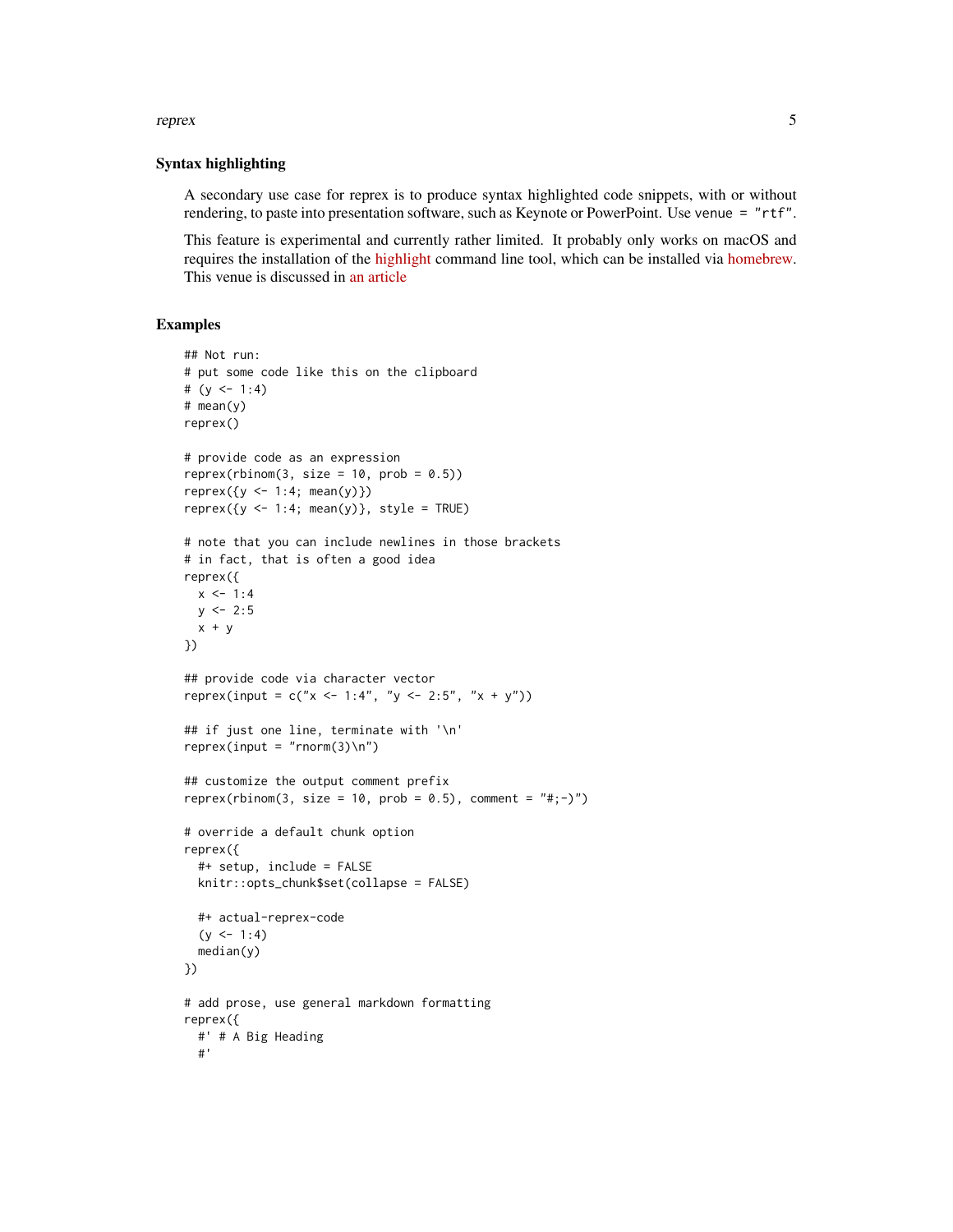```
#' Look at my cute example. I love the
  #' [reprex](https://github.com/tidyverse/reprex#readme) package!
  y \le -1:4mean(y)
}, advertise = FALSE)
# read reprex from file
tmp <- file.path(tempdir(), "foofy.R")
writeLines(c("x < -1:4", "mean(x)"), tmp)
reprev(input = tmp)# read from file and write to similarly-named outfiles
reprev(input = tmp, outfile = NA)list.files(dirname(tmp), pattern = "foofy")
# clean up
file.remove(list.files(dirname(tmp), pattern = "foofy", full.names = TRUE))
# write rendered reprex to file
tmp <- file.path(tempdir(), "foofy")
reprex({
 x < -1:4y \le -2:5x + y}, outfile = tmp)
list.files(dirname(tmp), pattern = "foofy")
# clean up
file.remove(list.files(dirname(tmp), pattern = "foofy", full.names = TRUE))
# write reprex to file AND keep figure local too, i.e. don't post to imgur
tmp <- file.path(tempdir(), "foofy")
reprex({
  #+ setup, include = FALSE
  knitr::opts_knit$set(upload.fun = identity)
  #+ actual-reprex-code
  #' Some prose
  ## regular comment
  (x < -1:4)median(x)
  plot(x)
  }, outfile = tmp)
list.files(dirname(tmp), pattern = "foofy")
# clean up
unlink(
  list.files(dirname(tmp), pattern = "foofy", full.names = TRUE),
  recursive = TRUE
\lambda## target venue = Stack Overflow
## https://stackoverflow.com/editing-help
```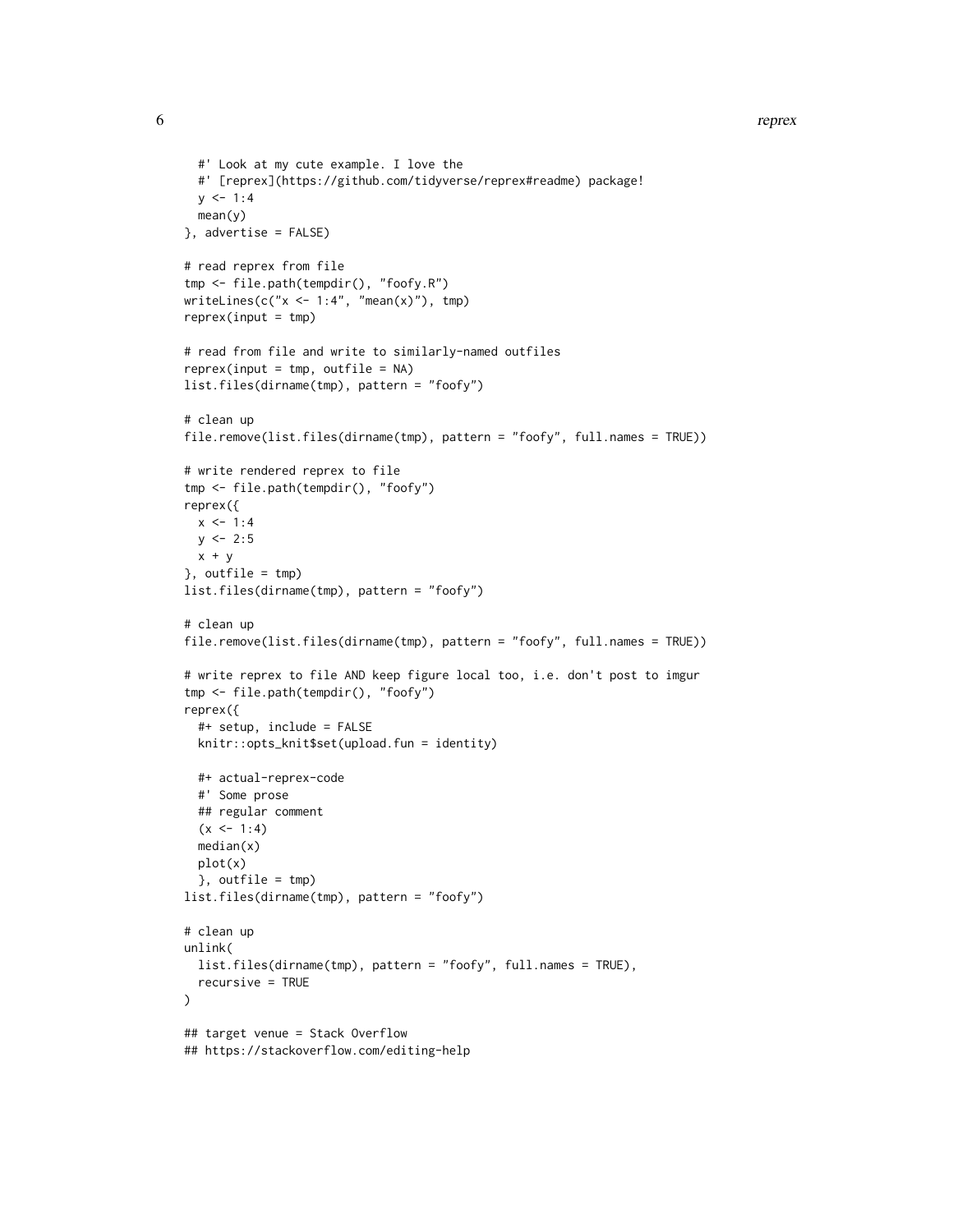```
ret <- reprex({
  x < -1:4y \le -2:5x + y}, venue = "so")
ret
## target venue = R, also good for email or Slack snippets
ret <- reprex({
  x \le -1:4y \le -2:5x + y}, venue = "R")
ret
## include prompt and don't comment the output
## use this when you want to make your code hard to execute :)
reprex({
  #+ setup, include = FALSE
  knitr::opts_chunk$set(comment = NA, prompt = TRUE)
  #+ actual-reprex-code
  x < -1:4y \le -2:5x + y})
## leading prompts are stripped from source
reprex(input = c("> x < -1:3", "> median(x)"))
## End(Not run)
```
<span id="page-6-1"></span>reprex\_addin *Render a reprex*

#### Description

reprex\_addin() opens an [RStudio gadget](https://shiny.rstudio.com/articles/gadgets.html) and [addin](http://rstudio.github.io/rstudioaddins/) that allows you to say where the reprex source is (clipboard? current selection? active file? other file?) and to control a few other arguments. Appears as "Render reprex" in the RStudio Addins menu.

reprex\_selection() is an [addin](http://rstudio.github.io/rstudioaddins/) that reprexes the current selection, optionally customised by options. Appears as "Reprex selection" in the RStudio Addins menu. Heavy users might want to [create a keyboard shortcut.](https://support.rstudio.com/hc/en-us/articles/206382178-Customizing-Keyboard-Shortcuts)

#### Usage

reprex\_addin()

```
reprex_selection(venue = getOption("reprex.venue", "gh"))
```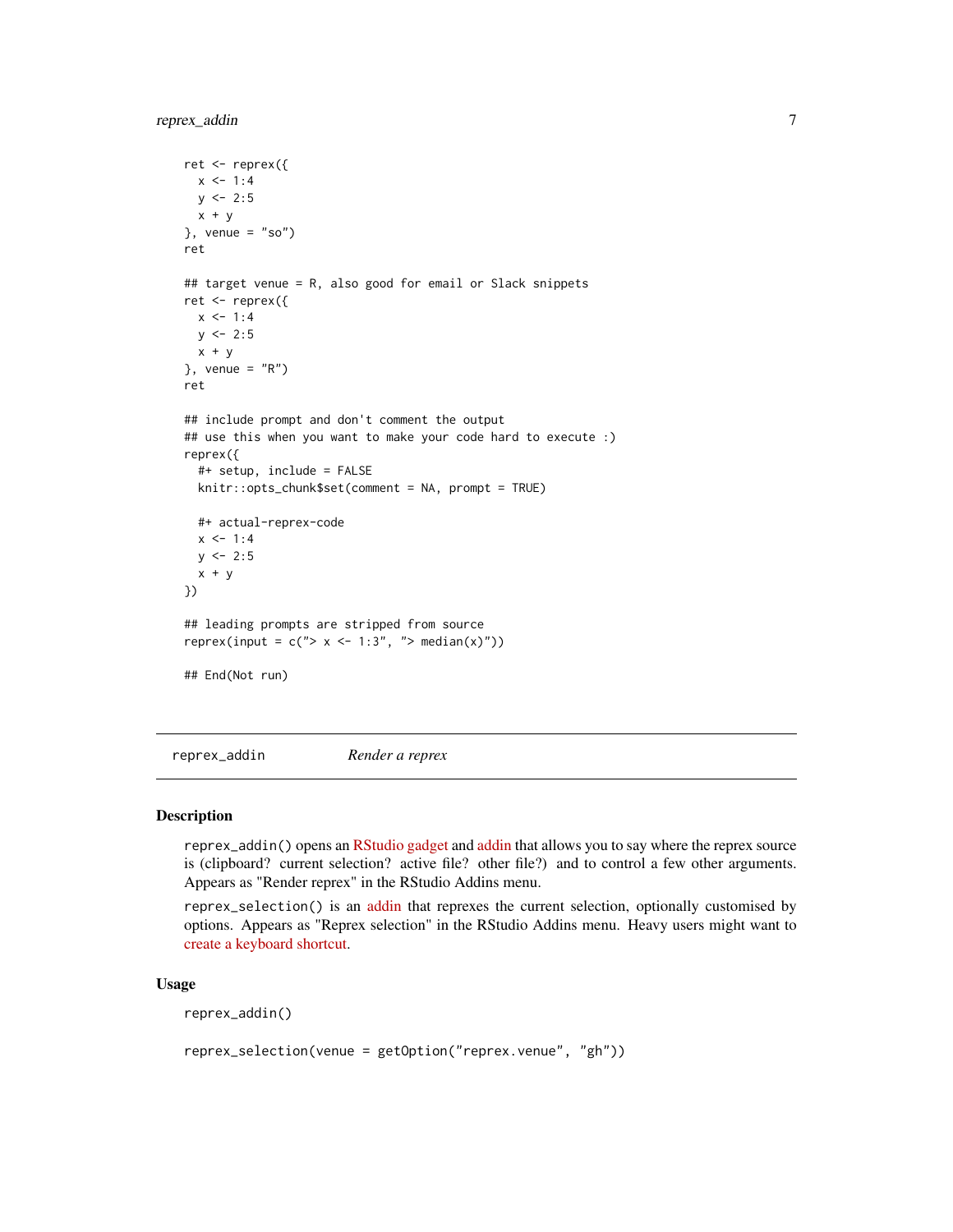#### <span id="page-7-0"></span>Arguments

| venue | Character. Must be one of the following (case insensitive):                                           |
|-------|-------------------------------------------------------------------------------------------------------|
|       | • "gh" for GitHub-Flavored Markdown, the default                                                      |
|       | • "so" for Stack Overflow Markdown                                                                    |
|       | • "ds" for Discourse, e.g., community.rstudio.com. Note: this is currently<br>just an alias for "gh"! |
|       | • "r" for a runnable R script, with commented output interleaved                                      |
|       | • "rtf" for Rich Text Format (not supported for un-reprexing)                                         |
|       |                                                                                                       |
|       |                                                                                                       |

un-reprex *Un-render a reprex*

#### Description

Recover clean, runnable code from a reprex captured in the wild and write it to user's clipboard. The code is also returned invisibly and optionally written to file. Three different functions address various forms of wild-caught reprex.

#### Usage

```
reprex_invert(input = NULL, outfile = NULL, venue = c("gh", "so",
  "ds", "r"), comment = opt("#>")reprex_clean(input = NULL, outfile = NULL, comment = opt("#>"))
reprex_rescue(input = NULL, outfile = NULL,
 prompt = getOption("prompt"), continue = getOption("continue"))
```
#### Arguments

| input   | Character. If has length one and lacks a terminating newline, interpreted as the<br>path to a file containing reprex code. Otherwise, assumed to hold reprex code as<br>character vector. If not provided, the clipboard is consulted for input.                                                                                                                    |
|---------|---------------------------------------------------------------------------------------------------------------------------------------------------------------------------------------------------------------------------------------------------------------------------------------------------------------------------------------------------------------------|
| outfile | Optional basename for output file. When NULL, no file is left behind. If outfile = "foo",<br>expect an output file in current working directory named foo_clean. R. If outfile = NA,<br>expect on output file in a location and with basename derived from input, if a<br>path, or in current working directory with basename derived from tempfile()<br>otherwise. |
| venue   | Character. Must be one of the following (case insensitive):<br>• "gh" for GitHub-Flavored Markdown, the default<br>• "so" for Stack Overflow Markdown<br>• "ds" for Discourse, e.g., community.rstudio.com. Note: this is currently<br>just an alias for "gh"!<br>• "r" for a runnable R script, with commented output interleaved                                  |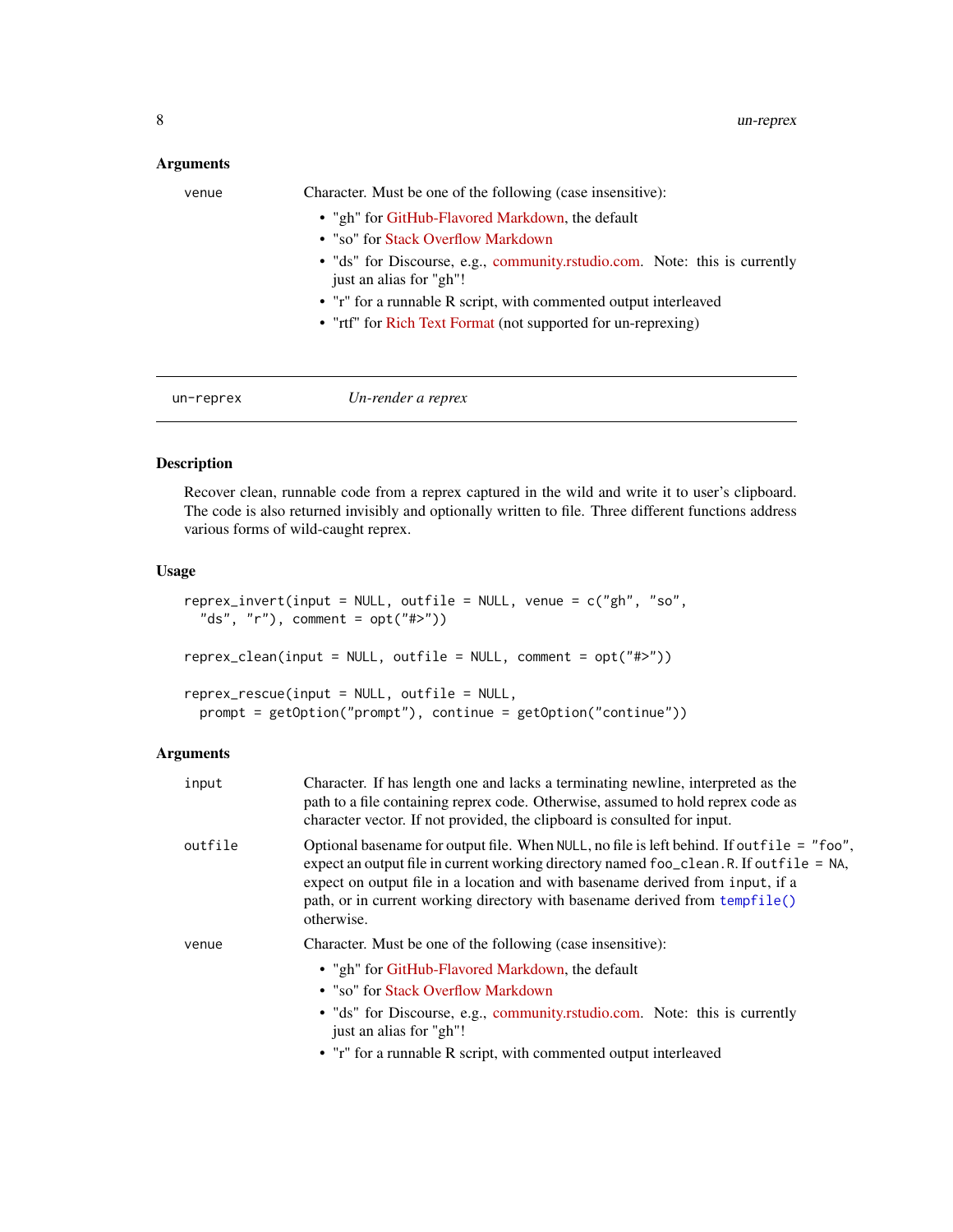#### <span id="page-8-0"></span>un-reprex 9

|          | • "rtf" for Rich Text Format (not supported for un-reprexing) |
|----------|---------------------------------------------------------------|
| comment  | regular expression that matches commented output lines        |
| prompt   | character, the prompt at the start of R commands              |
| continue | character, the prompt for continuation lines                  |

#### Value

Character vector holding just the clean R code, invisibly

#### Functions

- reprex\_invert: Attempts to reverse the effect of [reprex\(\)](#page-2-1). When venue =  $''r''$ , this just becomes a wrapper around reprex\_clean().
- reprex\_clean: Assumes R code is top-level, possibly interleaved with commented output, e.g., a displayed reprex copied from GitHub or the direct output of reprex(..., venue = "R"). This function removes commented output.
- reprex\_rescue: Assumes R code lines start with a prompt and that printed output is toplevel, e.g., what you'd get from copy/paste from the R Console. Removes lines of output and strips prompts from lines holding R commands.

#### Examples

```
## Not run:
## a rendered reprex can be inverted, at least approximately
tmp_in <- file.path(tempdir(), "roundtrip-input")
x \leq - reprex({
  #' Some text
  #+ chunk-label-and-options-cannot-be-recovered, message = TRUE
  (x < -1:4)#' More text
  y \le -2:5x + y}, show = FALSE, advertise = FALSE, outfile = tmp_in)tmp_out <- file.path(tempdir(), "roundtrip-output")
x \leq reprex_invert(x, outfile = tmp_out)
x
# clean up
file.remove(
  list.files(dirname(tmp_in), pattern = "roundtrip", full.names = TRUE)
)
## End(Not run)
## Not run:
## a displayed reprex can be cleaned of commented output
tmp <- file.path(tempdir(), "commented-code")
x \leq -c(
  "## a regular comment, which is retained",
  "(x <- 1:4)",
  "#> [1] 1 2 3 4",
```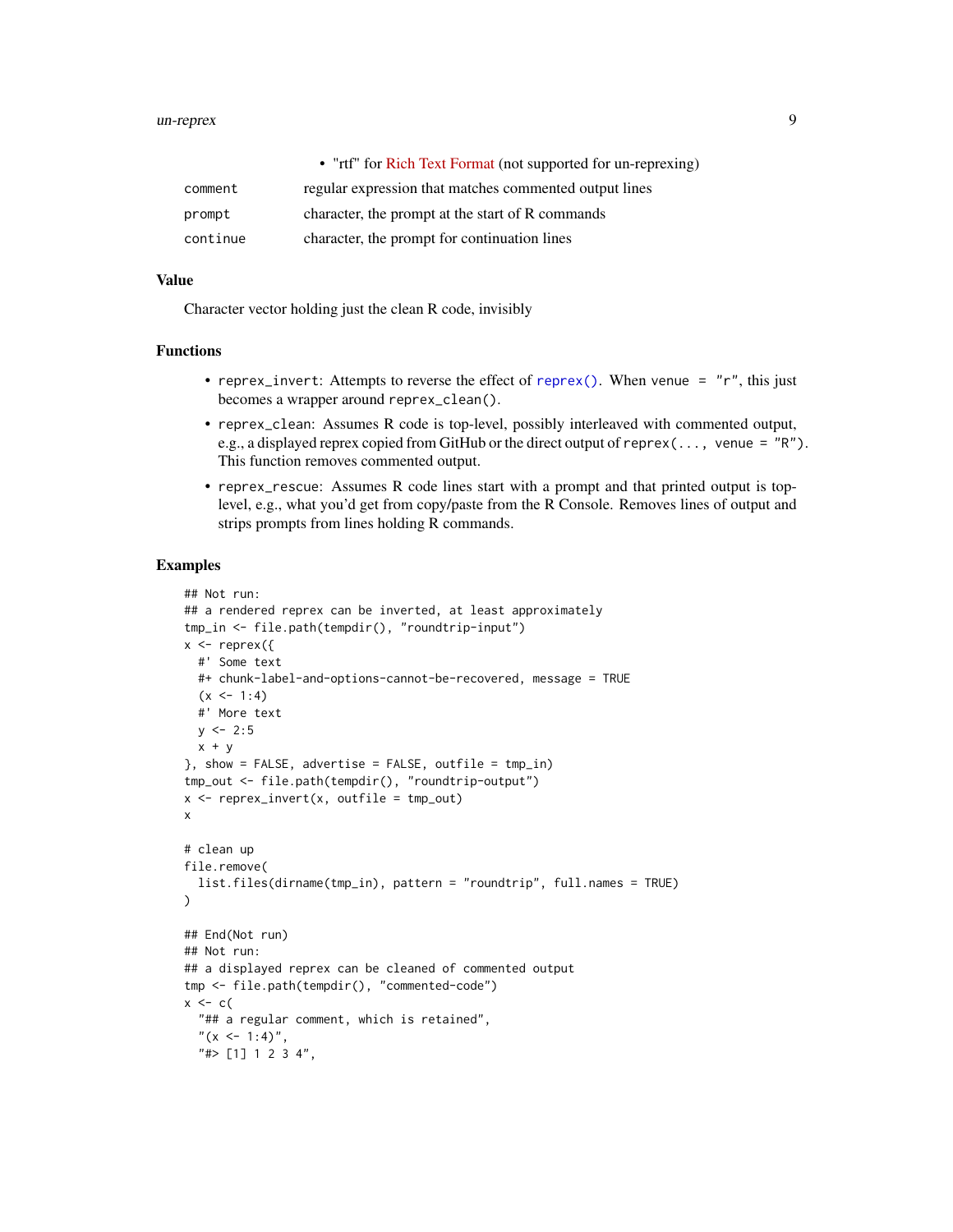```
"median(x)",
  "#> [1] 2.5"
  \mathcal{L}out \leq reprex_clean(x, outfile = tmp)
out
# clean up
file.remove(
  list.files(dirname(tmp), pattern = "commented-code", full.names = TRUE)
\lambda## round trip with reprex(..., venue = "R")
code_in \leftarrow c("x \leftarrow \text{rnorm}(2)", "min(x)")
res \leq reprex(input = code_in, venue = "R", advertise = FALSE)
res
(code_out <- reprex_clean(res))
identical(code_in, code_out)
## End(Not run)
## Not run:
## rescue a reprex that was copied from a live R session
tmp <- file.path(tempdir(), "live-transcript")
x \leftarrow c (
  "> ## a regular comment, which is retained",
  "> (x \le -1:4)",
  "[1] 1 2 3 4",
  "> median(x)",
  "[1] 2.5"
)
out <- reprex_rescue(x, outfile = tmp)
out
# clean up
file.remove(
  list.files(dirname(tmp),pattern = "live-transcript", full.names = TRUE)
\lambda
```
## End(Not run)